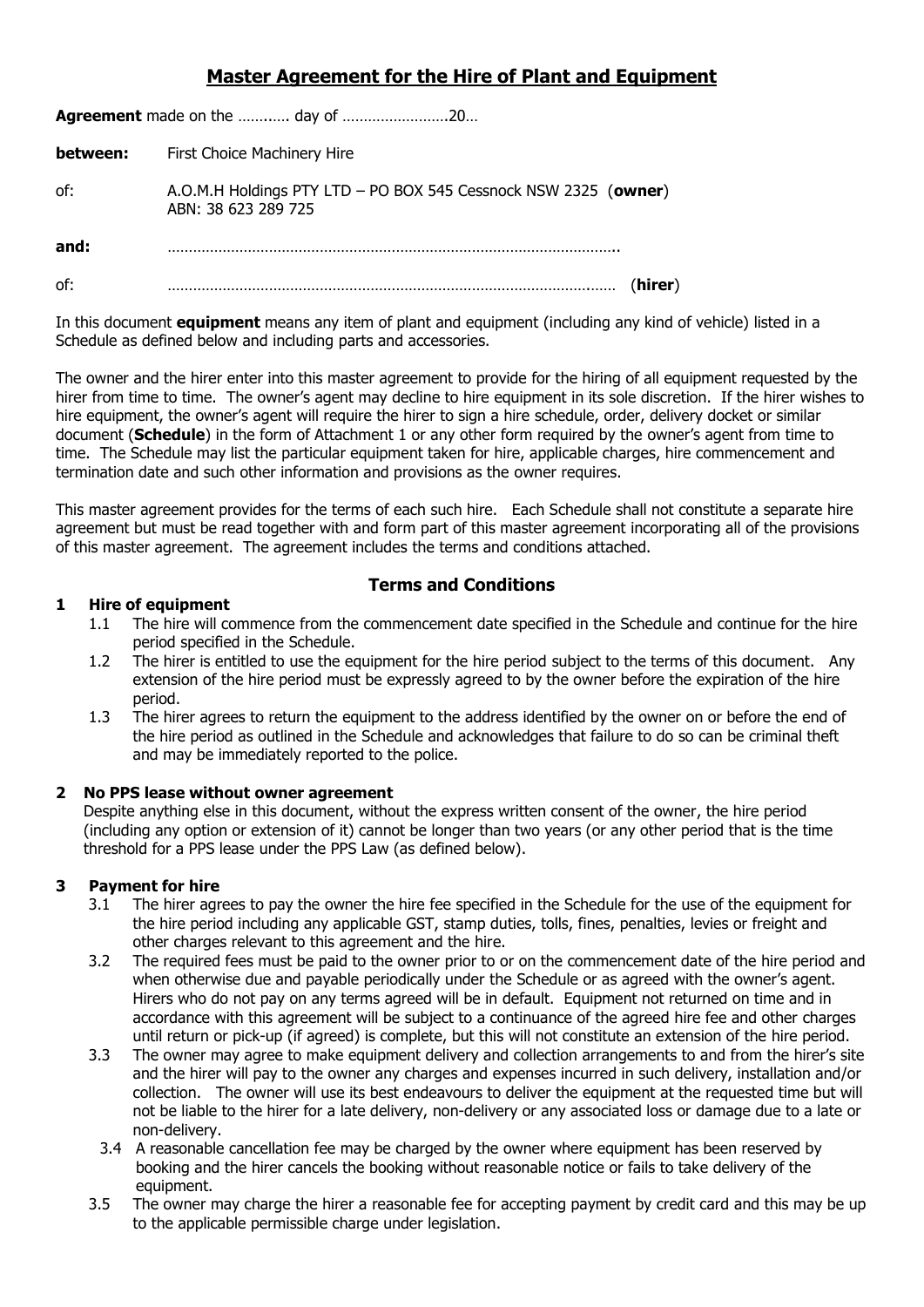3.6 Unless otherwise stated, the hire charges payable by the hirer in relation to the equipment will be as stated in the applicable Schedule. The owner reserves the right at any time to revise the hire fees by providing the hirer with notice. However the hire fee cannot be increased during an agreed fixed term hire unless the hirer agrees to the increase. Where the increase in hire fees applies to equipment already on hire by the hirer, the hirer may terminate this agreement and return the equipment to the owner.

## **4 Use, operation and maintenance**

- 4.1 The hirer agrees that the use of the equipment carries with it inherent dangers and risks of injury and the hirer agrees to accept all those dangers and risks.
- 4.2 The equipment must not be used by anyone other than the hirer without the express permission of the owner.
- 4.3 The hirer will ensure that all persons operating or erecting the equipment are instructed in its safe and proper use and where required hold valid proof of training or are fully licenced to use it.
- 4.4 The hirer agrees to operate, maintain, store and transport the equipment in a proper manner and where required strictly in accordance with any instruction provided by the owner and with due care and diligence.
- 4.5 The hirer agrees that the equipment will only be used for its intended purpose and in accordance with any manufacturer's instructions and recommendations whether supplied by the owner or posted on the equipment in regard to its operation, maintenance and storage.
- 4.6 The hirer agrees to comply with all occupational health and safety laws and regulations relating to the use of the equipment and associated operations.
- 4.7 The hirer must ensure the equipment is returned to the owner clean of all foreign matter or agrees to a reasonable cleaning fee being charged by the owner.
- 4.8 The reasonable costs of fuel or other consumables provided by the owner and used by the hirer are to be paid to the owner when required by the owner.

## **5 Hirer's obligations**

- 5.1 The hirer agrees that:
	- (i) the equipment will be used in accordance with the conditions outlined in the Schedule.
	- (ii) the particulars in the Schedule are correct in every respect and are not misleading in any way including, without limitation, by omission.
	- (iii) the hirer and/or all its relevant personnel hold a valid current driver's licence, operating licence or permit valid for the type of equipment hired.
	- (iv) the equipment will not be used for any illegal purpose.
	- (v) the hirer's vehicle is suitable for towing the equipment if required. the hirer will not, without prior written consent of the owner, tamper with, repair or modify the equipment in any way, or permit another to do so.
	- (vi) the hirer will not remove the equipment from the State or Territory in which it is hired without the prior approval of the owner.
	- (vii) the hirer agrees that they will not operate the equipment if they have not completed a pre work safety check, if the equipment fails the pre work safety check the equipment is to be immediately tagged off not to be used and the owner notified so repairs can be completed.

## **6 Indemnity and liability**

- 6.1 To the full extent permitted by law the hirer releases, discharges and indemnifies the owner from all claims and demands on the owner arising out of the use or misuse of the equipment under the hire except to the extent arising from the negligence or wilful default of the owner. The hirer will assume to the exclusion of the owner all risks and liabilities for, and in respect of, the equipment and for all injuries to or deaths of persons and any damage to property howsoever arising from the hirer's possession, use, maintenance, repair, storage or transportation of the equipment.
	- 6.2 To the full extent permitted by law the owner excludes any implied or imposed guarantee, term, condition, warranty, undertaking, inducement or representation in relation to this document (**Provision**). To the extent to which the owner is not able to exclude a Provision (**Non-Excludable Provision**), and the owner is able to limit the hirer's remedy for a breach of the Non-Excludable Provision, then the owner's liability for breach of the Non-Excludable Provision is limited to (at the owner's election):
		- (i) in the case of goods, the repair or replacement of the goods or the supply of equivalent goods (or the payment of the cost of doing so); and
		- (ii) in the case of services, the supplying of the services again (or the payment of the cost of doing so).
- 6.3 Subject to the owner's obligations under the Non-Excludable Provisions, the owner is not liable to the hirer or any third party for any indirect loss or consequential loss arising in connection with this document or its subject matter, whether arising in or for breach of contract, negligence or other tort, breach of statutory duty, breach of warranty or guarantee or otherwise and whether or not that loss was foreseeable, even if the owner has been advised of the possibility of such loss.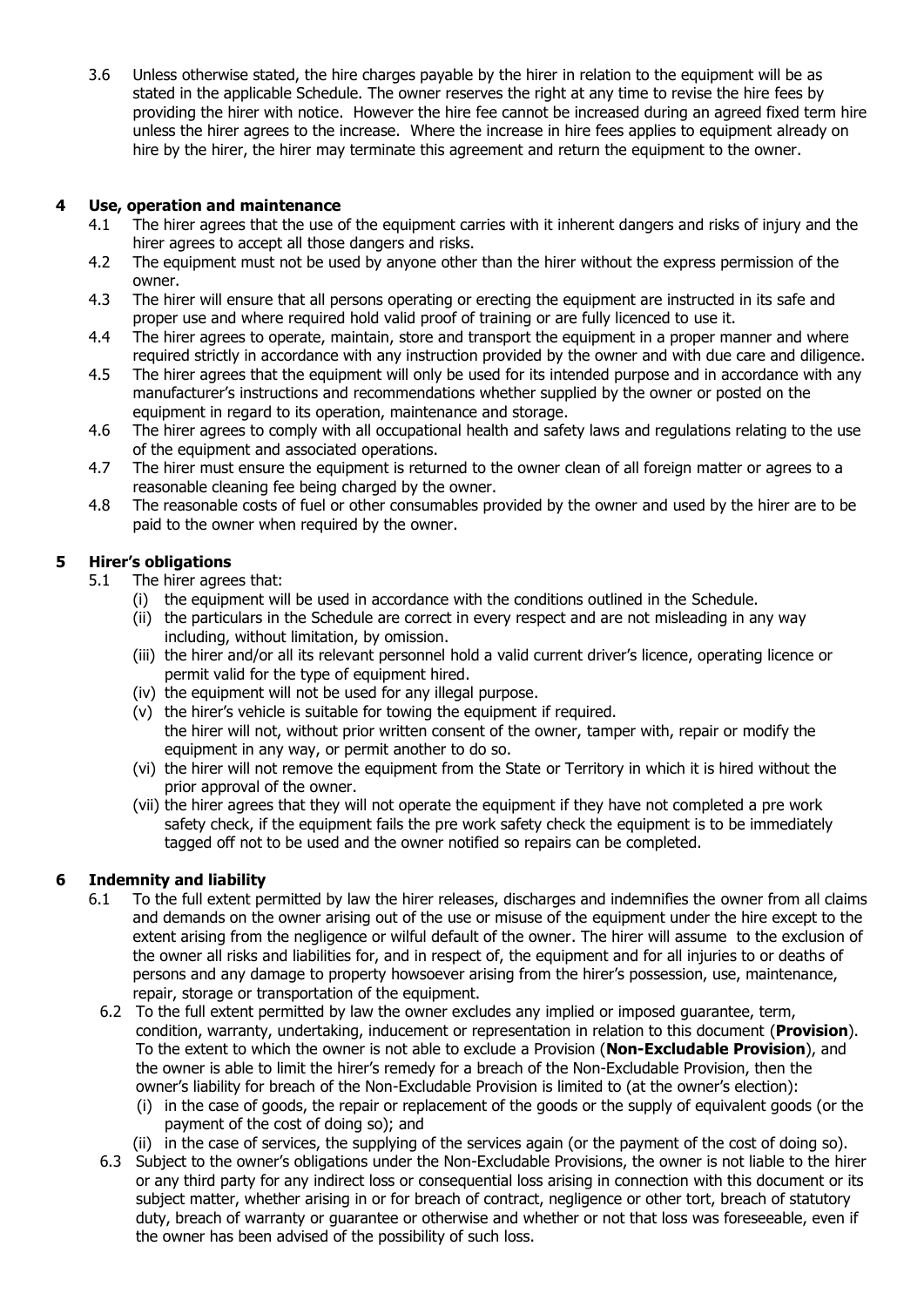## **7 Loss, damage or breakdown of plant and equipment**

- 7.1 The hirer will be responsible for any loss or damage to the equipment except for fair wear and tear, during the hire period. The hirer is liable for the payment of the full replacement value of any equipment not returned to the owner.
- 7.2 If there is a breakdown or failure of the equipment the hirer shall notify the owner immediately for the appropriate action to be taken and the equipment should not be operated.

## **8 Termination**

- 8.1 Without prejudice to any other remedies the owner may have against the hirer and notwithstanding the period of hire specified in the contract, this hire agreement and any hire may be terminated by the owner as follows:
	- (i) upon giving the hirer two days written notice of termination at any time during the period of hire.
	- (ii) without prior notice if the hirer has a winding-up petition presented against it, or is wound up, or has a receiver of any of its assets appointed, or it makes an assignment/compromise to the benefit of its creditors or if it is placed under administration, or if it ceases to carry on business.
- 8.2 The owner may terminate this agreement at any time if the other party breaches the agreement and the breach cannot be, or is not, rectified within 10 days after the owner sends written notice to the hirer specifying the breach and requesting rectification. The owner may also terminate this agreement if the hirer commits a material breach of it.
- 8.3 The owner may seek compensation from the hirer for a breach of this agreement including for loss of revenue whilst the equipment is not able to be hired to others (for example due to damage) and/or loss of rental that would have been earned had termination not occurred. This does not limit the owner's other rights at law.
- 8.4 If the hire agreement is terminated under this clause 8, the hirer must immediately pay all outstanding hire fees to the owner and must return the equipment to the owner.

## **9 Title to equipment**

- 9.1 The hirer acknowledges that the owner retains title to the equipment and that the hirer has rights to use the equipment as a mere bailee only. The hirer agrees that the hirer has no rights to pledge the owner's credit in connection with the equipment.
- 9.2 The hirer agrees not to agree, offer or purport to sell, assign, sub-let, lend, pledge, mortgage let or hire or otherwise part with or attempt to part with personal possession or otherwise not to deal with the equipment and not to conceal or alter the goods or make any addition or alteration to, the equipment.

## **10 Repossession and remedies on default**

- 10.1 The owner may retake possession of the equipment if:
	- (i) the hire is terminated or becomes liable to be terminated by the owner;
	- (ii) the hirer does not pay amounts owing to the owner as when due.
- 10.2 In the case of repossession due to a breach of this agreement the hirer grants the owner permission to enter any premises where the equipment listed in the Schedule is situated to disconnect, decommission and/or remove that equipment.
- 10.3 In addition to the owner's right to retake possession the owner is entitled in its discretion, following any breach of any provision of this agreement by the hirer, to terminate this agreement and/or sue for recovery of any damages or charges or loss suffered by the owner, and/or to cancel any insurances effective in respect of the equipment hired.

## **11 Completion of the hire**

- 11.1 The equipment must be returned to the owner in the same condition as when it was hired. Return must be by the date and time outlined in the Schedule. The owner may agree a date for pick-up.
- 11.2 Where pick-up is agreed the owner will arrange to pick-up the equipment within a reasonable period after a request to do so and will issue the hirer with a pick-up number on request. The hirer agrees to maintain the responsibility for the equipment whilst it is awaiting pick-up.

## **12 General**

- 12.1 The covenants, agreements and obligations contained in this agreement will not merge or terminate upon the termination of this agreement and to the extent that they have not been fulfilled or satisfied or are continuing obligations they will remain in force and effect.
- 12.2 If any provision of this agreement is wholly or partly invalid, unenforceable, illegal, void or voidable, this agreement must be construed as if that provision or part of a provision had been severed from this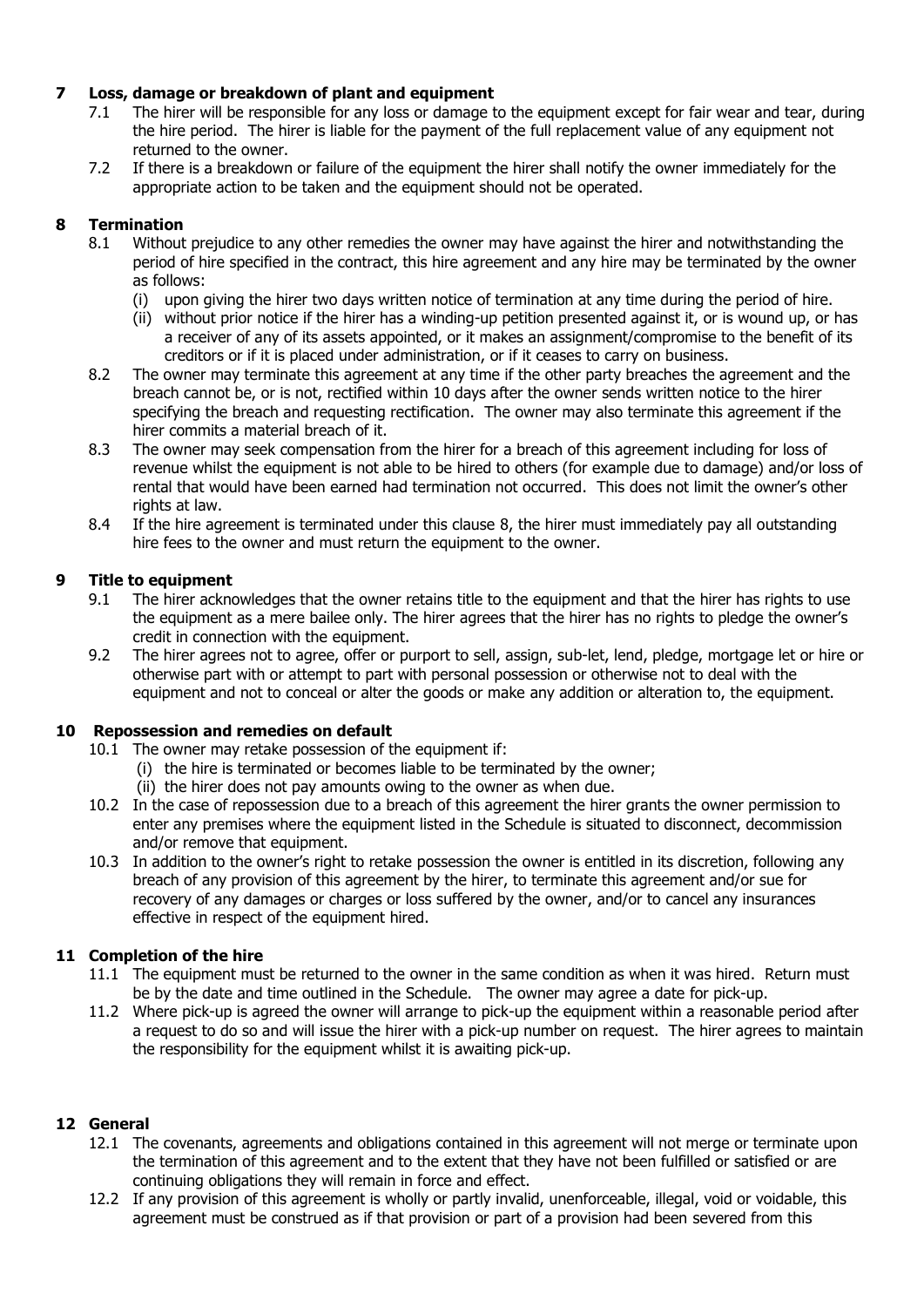agreement and the parties remain bound by all of the provisions and part provisions remaining after severance.

- 12.3 This agreement is governed by the laws of the State or Territory where the agreement is made and each party submits to the exclusive jurisdiction of the Court of that State or Territory.
- 12.4 The owner will comply with the applicable privacy legislation in all dealings with hirers. Information on our privacy policy is available on request.
- 12.5 Both the owner and the hirer agree that any disputes arising from the hire and use of the equipment (except in regard to payment of fees or charges) shall be negotiated with a view to settlement with the assistance of the Hire and Rental Industry Association (Tel 02 9998 2255) before litigation is pursued.

## **13 PPS Law**

- 13.1 This clause applies to the extent that this agreement provides for a 'security interest' for the purposes of the Personal Property Securities Act 2009 (Cth) (**PPS Law**). References to PPS Law in this Agreement include references to amended, replacement and successor provisions. The owner may register its security interest. The hirer must do anything (such as obtaining consents and signing documents) which the owner requires for the purposes of ensuring that the owner's security interest is enforceable, perfected, first priority and otherwise effective under the PPS Law.
- 13.2 The owner may recover from the hirer the cost of doing anything under this clause, including but not limited to registration fees.
- 13.3 The rights of the owner under this document are in addition to and not in substitution for the owner's rights under other law (including PPS Law) and the owner may choose whether to exercise rights under this document, and/or under other law, as it sees fit.
- 13.4 To the extent that Chapter 4 of the PPS Law applies to the security interest under this agreement, and the PPS Law requires the owner to give a notice or allow time or provide any account to the hirer the hirer and owner agree that to the extent allowable under the PPS Law that requirement does not apply and, for the purposes of section 115 of the PPS Law it is "contracted out" of this agreement in respect of all goods to which that section can be applied. Provisions of the PPS Law confer rights on the owner. The hirer agrees that in addition to those rights, the owner will, if there is default by the hirer, have the right to seize, purchase, take possession or apparent possession, retain, deal with or dispose of any goods, not only under those sections but also, as additional and independent rights, under this document and the hirer agrees that the owner may do so in any manner it sees fit, including (in respect of dealing and disposal) by private or public sale, lease or licence.
- 13.5 The hirer waives its rights to receive a verification statement in relation to registration events in respect of commercial property under section 157 of the PPS Law. The owner and the hirer agree not to disclose information of the kind that can be requested under section 275(1) of the PPS Law. The hirer must do everything necessary on its part to ensure that section 275(6)(a) of the PPS Law continues to apply. The agreement in this sub-clause is made solely for the purposes of allowing the owner the benefit of section 275(6)(a) and the owner will not be liable to pay damages or any other compensation or be subject to injunction if the owner breaches this sub-clause.

#### **14 Security interests and sub-hire**

- 14.1 The hirer must not create, purport to create or permit to be created any 'security interest' (as defined in PPS Law) in the equipment other than with the express written consent of the owner.
- 14.2 The hirer must not lease, hire, bail or give possession ('sub-hire') of the equipment to anyone else unless the owner (in its absolute discretion) first consents in writing. Any such sub-hire must be in writing in a form acceptable to the owner and must be expressed to be subject to the rights of the owner under this Agreement. The hirer may not vary a sub-hire without the prior written consent of the owner (in its absolute discretion).
- 14.3 The hirer must ensure that the owner is provided at all times with up-to-date information about the subhire including the identity of the sub-hirer, the terms of and state of accounts and payment under the subhire and the location and condition of the equipment.
- 14.4 The hirer must take all steps including registration under PPS Law as may be required to:
	- (a) ensure that any security interest arising under or in respect of the sub-hire is enforceable, perfected and otherwise effective under the PPS Law;
	- (b) enabling the hirer to gain (subject always to the rights of the owner) first priority (or any other priority agreed to by the owner in writing) for the security interest; and
	- (c) enabling the owner and hirer to exercise their respective rights in connection with the security interest.
- 14.5 The owner may recover from the hirer the cost of doing anything under this clause, including registration fees.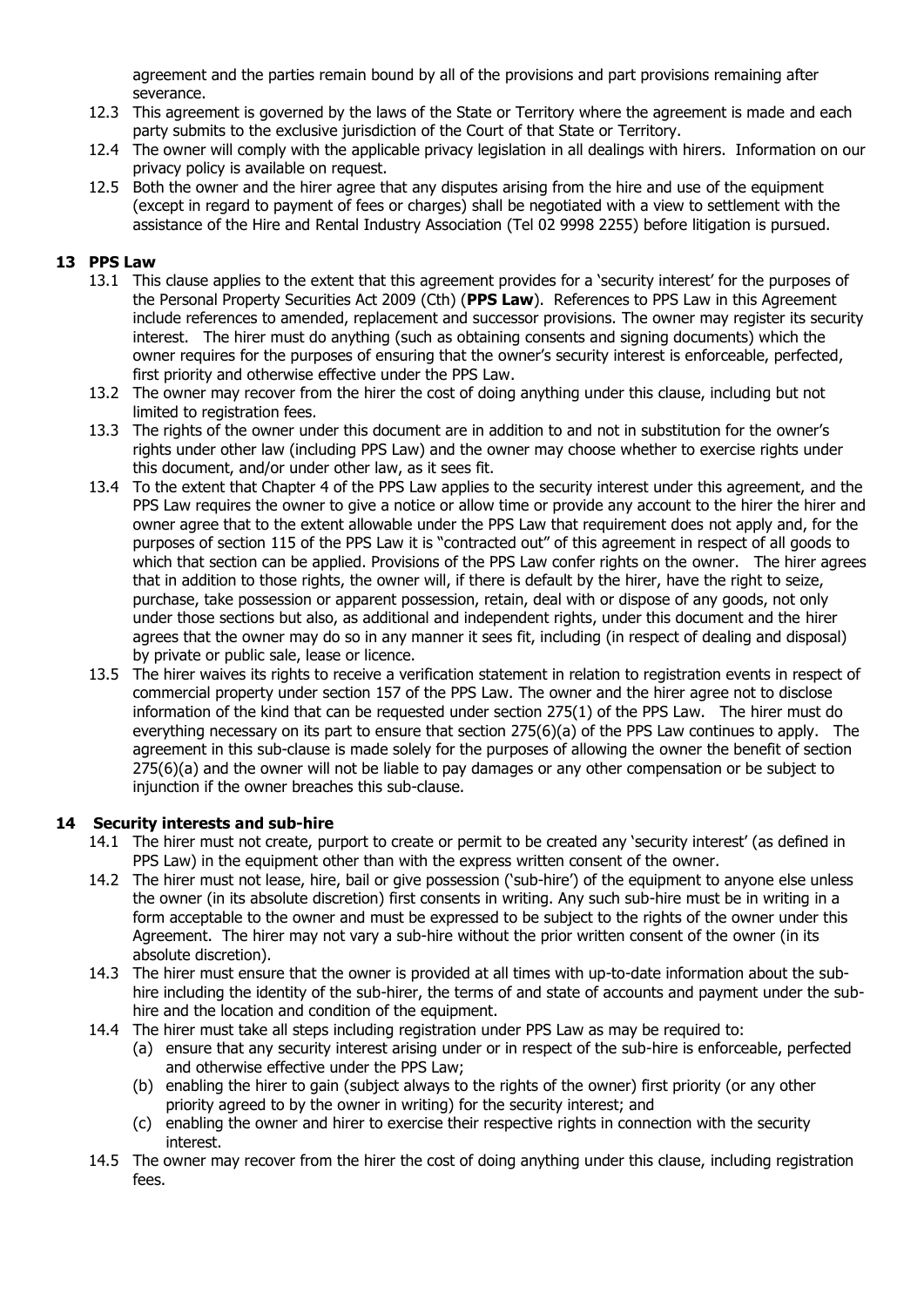## **Executed as an agreement**

#### **Owner**

For and on behalf of: First Choice Machinery Hire, Trading as, A.O.M.H Holdings PTY LTD (company)

Authorised Person: ……………………………………………………………………………….(printed name)

Signature: ……………………………………………………………….. Date: …………………….

#### **Hirer**

I have read and accept the above terms and conditions of hire. In particular I am aware that the hirer is responsible for the safekeeping of the equipment against damage or theft and that the owners insurance will not cover the hirer, subject to any damage waiver agreement.

| Signature: |  |
|------------|--|

#### **WARNING**

**FAILURE TO RETURN THE SCHEDULED EQUIPMENT ON OR BEFORE THE FINAL DATE OF THE HIRE PERIOD NOMINATED IN THE SCHEDULE CAN BE CRIMINAL THEFT AND MAY BE IMMEDIATELY REPORTED TO THE POLICE**